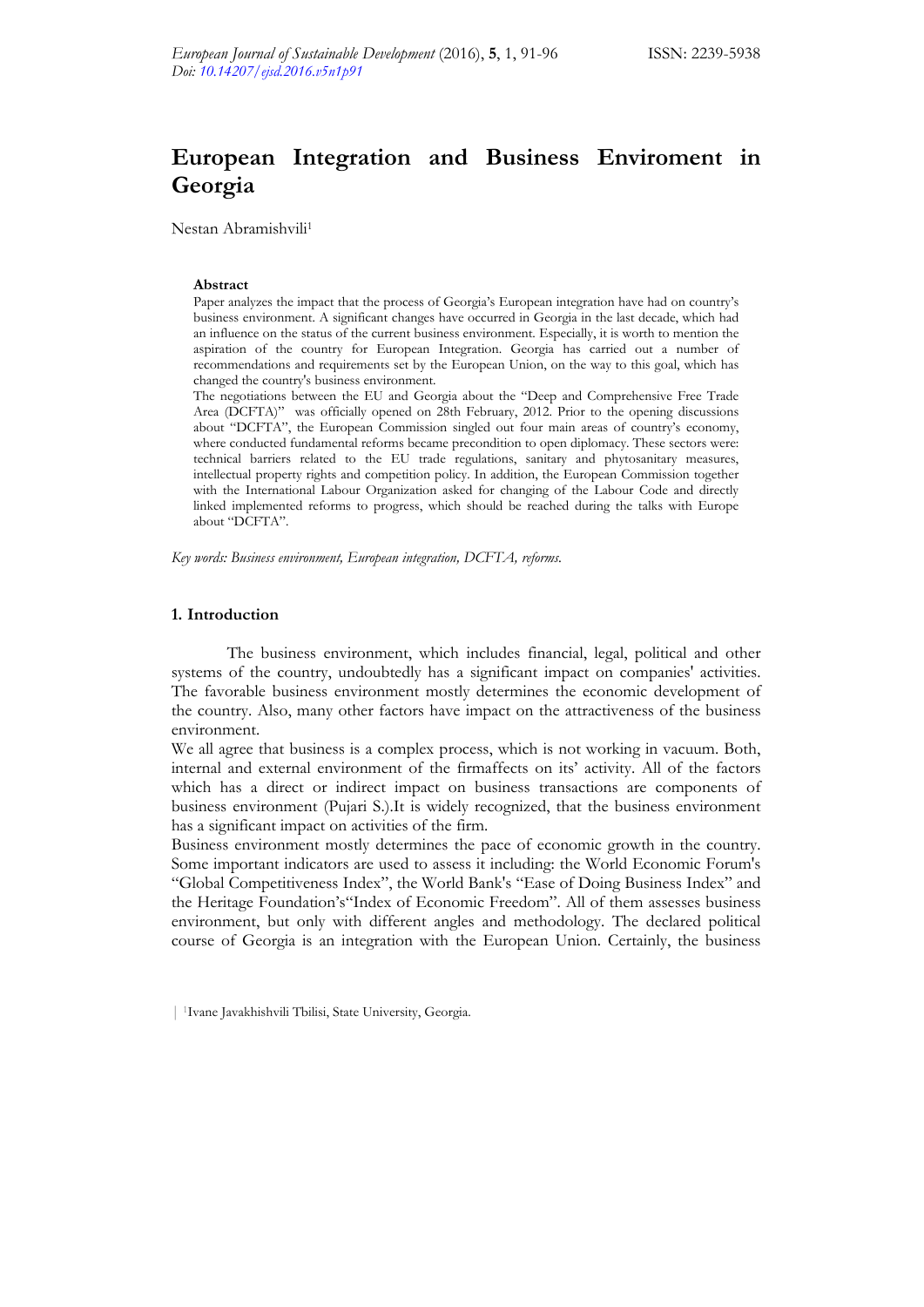environment and its' components are influenced by the process of European Integration. It should be noted, that economic integration with EU can be achieved by harmonization of our business environment with its' requirements.

The relations between Georgia and European Union started in 1991-1992, after the Soviet Union collapsed and Georgia was established as an independent state. Since 1995, Georgia benefits from the EU's Generalised System of Trade Preferences (GSP), but since 2005 it was the EU's Generalised System of Preferences (GSP + trade regime) and now, country benefits from Deep and Comprehensive Free Trade Agreement (DCFTA) that was officially signed in 2014.

On 22th April of 1996, the European Union and Georgia signed a Partnership and Cooperation Agreement (PCA), in Luxemburg. On September 1, 1997, in accordance with the decision of the Parliament our country started harmonization of legislation according to the EU's demands.

On 14th Juneof 2004, Georgia joined the European Neighborhood Policy after the EU Council decision.

European Neighborhood Policy, which began after EU enlargement, was developed in 2004 and aims to support harmonization of political, economic and cultural process between the EU and its neighboring countries. With this program, the EU tries to promote democracy, stability and prosperity around its' borders. European Neighborhood Policy spreads on Georgia, Armenia and Azerbaijan since 2004, after well-known "Rose Revolution" in our country.

European Neighborhood Policy aims to harmonize standards and rules, which should contribute to the improvement and approximation of business legal environment with the EU standards.

One of the main aim of the EU is to create basis for free movement of human resources and legal migration. A lot of young people are given the opportunity to continue their studies abroad, improve their knowledge and skills, which provides highly qualified personnel for Georgian business.

Within the framework of the European Neighborhood Policy it is important to strengthen cooperation, in order to improve security and fighting against corruption.The European Union is actively involved in conflict resolution and crisis management situations. All of this contributes to the formation of a stable political surroundings in the partner country and plays an important role in moulding favorable business environment.

The EU also pays a great attention to cooperation in the field of human rights protection and culture. One of the key issues in this direction is the Labor Code. Considering EU requirements in this issue, ensures the improvement of the labor code and creates worthy working conditions. There are lot of questions raised about the Labor Code in our country. The European Union offers recommendations in this field, in order to harmonize our legislation to EU standards, which will positively impact on business environment in a legal point of view.

European Neighbourhood Policy contributes to the integration of involved countries in European transport, energy and telecommunication networks, as well as scientific research. These contributes to the adoption and implementation of modern technologies in Georgia and has a beneficial impact on business technological environment. It has

Published by ECSDEV, Via dei Fiori, 34, 00172, Rome, Italy http://ecsdev.org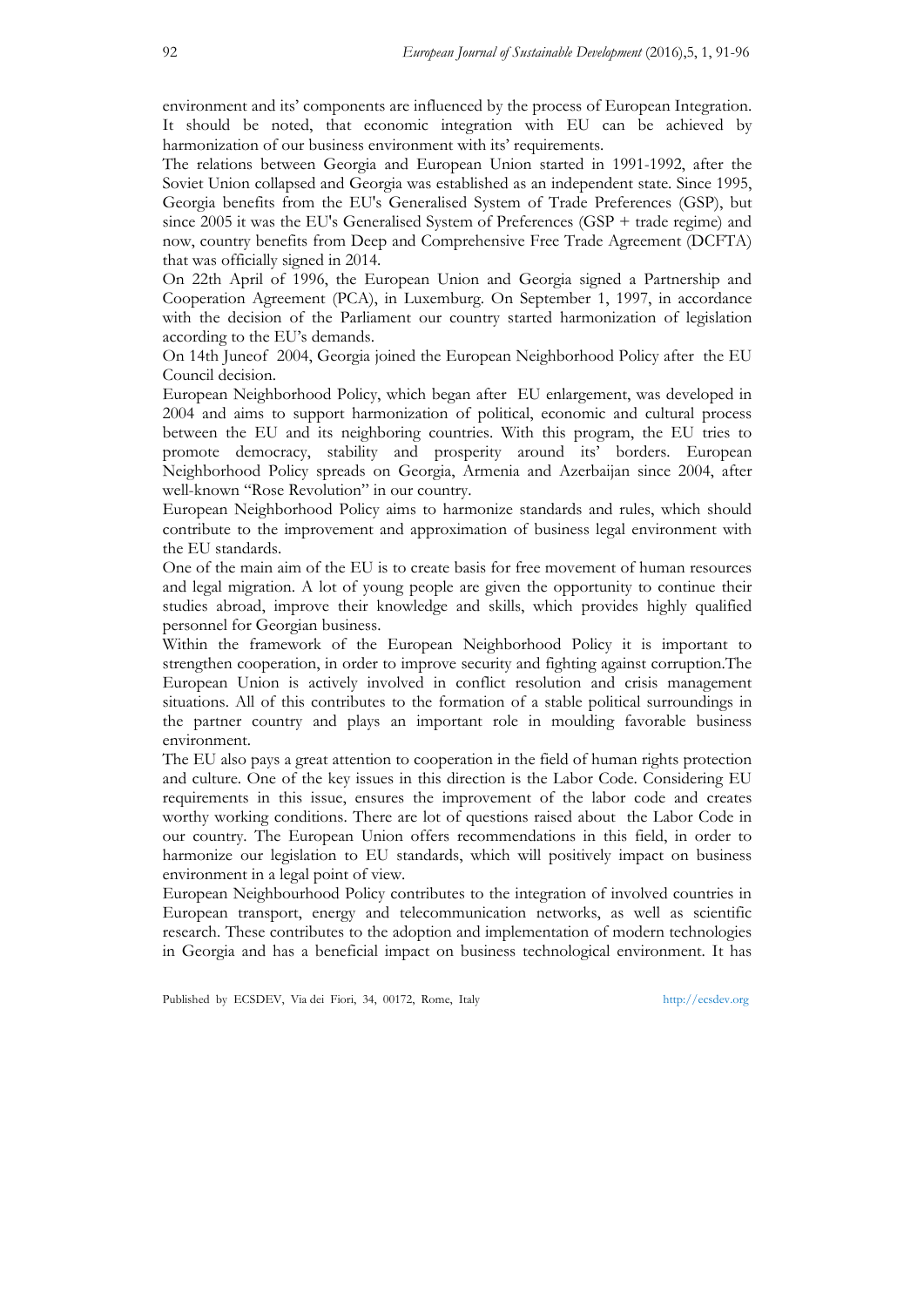created the possibility for Georgian scientists to take part in research and innovation projects and companies have an opportunity to enjoy the benefits that using modern technologies allow.

Georgia joined "Eastern Partnership" (EP) initiative in 2009. EP proposal, as a new format of the EU's eastern neighboring countries (Azerbaijan, Belarus, Moldova, Georgia, Armenia, Ukraine) firstly was developed by Sweden and Poland. This program offers maximum opportunities to partner countries considering its existing political and economic situation, as well as the intensity of reforms.

The Eastern Partnership is based on shared commitment to the following principles: the rule of law; good governance; respect to human rights; respect and protection of minorities; market economy; sustainable development. Achieving all of these guarantees forming peaceful and secure environment, which is very attractive for business.

Some projects are done within the framework of Eastern partnership, which will contribute to the improvement of our country's business environment. In this regard following can be noted:

 Competition Sphere **-** A legislative base was formed by establishing structure, which theoretically is equipped with the necessary rights. In this field, the authorized body, that has privilege of protection and fulfillment of the requirements of normative acts is an independent legal entity called "Competition and State Procurement Agency", which was founded in 2013 after the native resolution of our government. Also, on 31th March of 2014, Competition Agency was established after the changes in the Georgian Law "On Free Trade and Competition". It is an independent regulatory authority and its effective functioning should become the main premise of improving the competitive environment in Georgia.

 Food Safety Sphere - In close cooperation with the European Commission a food safety strategy and a harmonization program of legislation in this field was prepared; Started operating the suspended articles of the law about "Food Safety". It is likely that companies will pay more attention to product safety and quality of products produced in our country.

 Intellectual Property Sphere **-** Independent research was carried out in fraud and counterfeiting. At the same time our government is working on implementation of the EU recommendations. A relevant legislation related to the intellectual property is received. In order to favor and protect copyright Coordinating Council of Copyright Protection Agency was established. Intellectual property protection will make business profitable in many directions. For instance, workers in the music business will be insured from fraud and loss of income from their composed product.

This ambitious and pioneering Agreement represents a concrete way to exploit the dynamics in EU-Georgia relations, focusing on support to core reforms, on economic recovery and growth, governance and sector cooperation in areas such as, for example, energy, transport, environment protection, industrial and small and medium enterprise cooperation, social development and protection, equal rights, consumer protection, education, training and youth as well as cultural cooperation (European Comission, 2014).

Once signed and implemented, concrete benefits can flow from the Agreement. Examples include the better protection of consumers through the higher quality and improved safety of locally-grown agricultural products; better business opportunities for small- and medium-sized enterprises through the opening of markets; better access to improved health services; and energy savings thanks to more efficient use of energy

© 2016 The Author. Journal Compilation © 2016 European Center of Sustainable Development.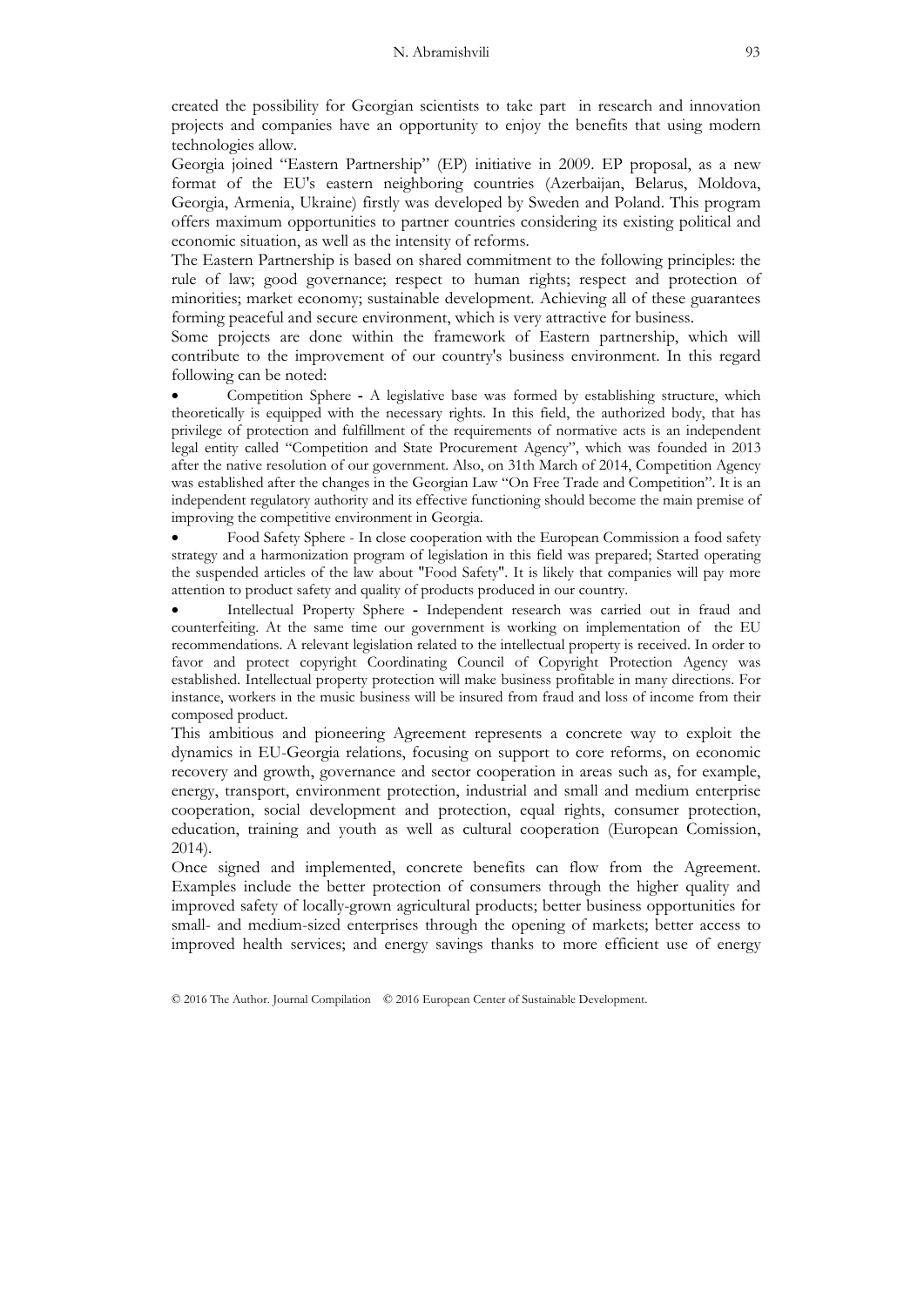resources and the development of renewable energy sources; a better functioning judiciary and thanks to the strengthened rule of law, demanding accountability rules for public decision-makers and increased transparency (European Comission, 2014).

Some important aspects of DCFTA are given below to show how this agreement can affect on Georgia's business environment.

Market access for goods - All customs duties on goods with minor exceptions will be removed as soon as the AA enters into force. Ultimately, Georgia and the EU will eliminate duties on 100 % and 99.9 % (in trade value) respectively of their imports from the other party. For industrial goods the DCFTA involves the immediate removal of import duties on both sides. Trade in agricultural products will be also fully and immediately liberalised, but with the exception of trade in garlic imports, for which a duty-free tariff-rate quota is established.

Technical barriers to trade – it aims to reduce 'technical barriers to trade' (TBT), i.e. technical regulations, standards, conformity assessment procedures and similar requirements applying to industrial goods.

Sanitary and phytosanitary (SPS) measures - aims to facilitate trade in animals and plants, and products of animal and plant origin, while ensuring that the parties' level of protection is maintained. Georgia will bring its SPS legislation in line with the EU's (which is based on internationally recognised sanitary and phytosanitary standards) and in the selected sectors of interest to Georgia's economy.

Customs and trade facilitation – it seeks to enhance cooperation in customs and customs-related matters and simplify customs requirements and formalities while at the same time preventing customs fraud, e.g. through incorrect declarations of product origin. Current payments and movement of capital – The provisions on free movement of capital represent standard safeguards, including the possibility of taking measures to ensure the stability of the financial system.

Transparency - contains basic transparency provisions applying to bilateral trade relations and trade-related policy making in the EU and Georgia. It aims to ensure that all stakeholders (governmental decision-makers, businesses and exporters, investors, civil society organisations and civil society at large) have access to information on the implementation of the EU-Georgia free-trade area and are consulted or otherwise involved in the decisions taken.

Dispute settlement - is based on the WTO Dispute Settlement Understanding, but involves a faster procedure, the first step of which is consultation between the parties with a view to reaching a solution (European Comission, 2014).

The EU is the second largest trade partner for Georgia after the Commonwealth of Independent States (CIS) countries. Over the course of the past few years (f.1), the trade turnover with the EU countries has been on the rise, both exports and imports have been steadily increasing, except for drops in 2009 and 2010. Georgia has the lowest import tariffs on the EU products (agricultural - 5.57%, industrial - 0.45) (CASE Network, 2012).In 2013, the export/import gap hasconverged due to both decrease in imports and increase in exports. Out of total agricultural exports in 2012 – 20 percent was directed to the EU countries, this indicator increased to 23 percent in 20131.

1Information Received from the National Statistics Office. Letter dated March 7th, 2014.

Published by ECSDEV, Via dei Fiori, 34, 00172, Rome, Italy http://ecsdev.org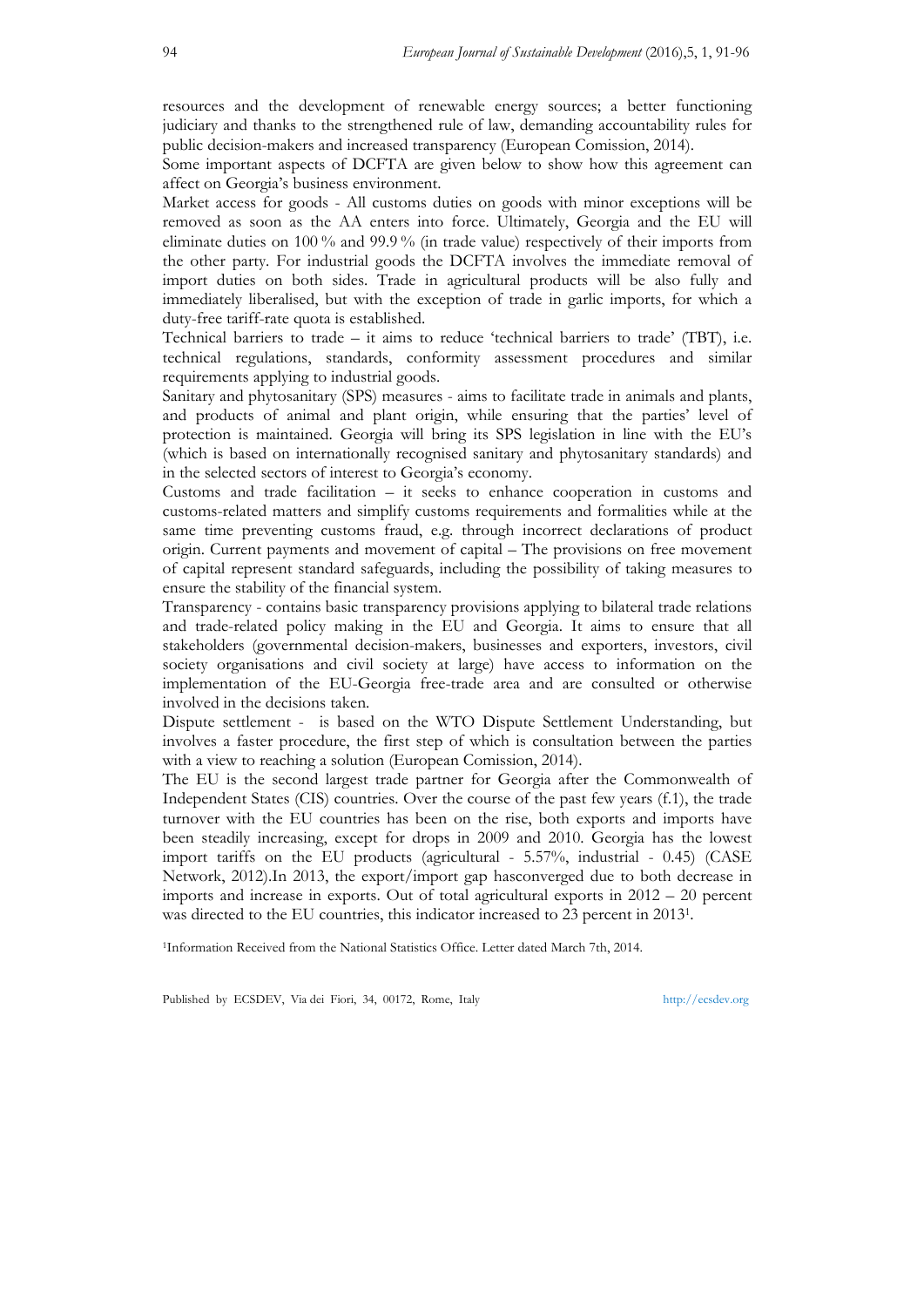



*Source: National Statistics Office of Georgia* 

When it comes to the types of agricultural products exported to the EU countries, nuts (fresh and dried hazelnuts, walnuts) are absolute leaders; this category comprises 64 percent of total agricultural export to the EU and 65 percent of total exports in this particular category. In case of overall agricultural exports leader categories in 2013 were nuts, natural grape wines and mineral waters. Even though the top agricultural export categories do not vary greatly among different country groups, diversification of products is less in case of the EU countries. The latter is caused by the fact that almost all top export products directed to the EU countries are using the preferential treatment under GSP+. As mentioned earlier in the paper, Georgia has a high utilization rate of the GSP+ as a matter of fact up to 60 percent of exports under this treatment were agricultural products in 2013, a ten percent increase as compared to 2012. Product diversification in terms of varieties is not very broad. Around 50 types of products have entered the EU market in the years of 2012-2013. It is noteworthy that new products have emerged in 2013, especially processed and frozen vegetables are to be noted, also frozen fish, oils, vegetable saps and extracts. To conclude, it seems that elimination of import duties under the GSP+ treatment has boosted exports in the product categories covered by the trade regime. Generally, it is arguable how much tariff s actually matter, substantial number of empirical works suggest that tariff barriers explain only about one percent of the variation in trade turnover (Isakova, Koczan, Plekhanov, 2013).

As a matter of fact other barriers to trade, especially technical, non-tariff hindrances might have larger effect.

The positions of Georgia are very high in "Doing Business" ranking, as can be seen from the proposed diagrams of the paper. Also, the country has a high rate according to the index of "Economic Freedom". It has a fairly liberal laws regarding doing business.This factor is one of the most important contributor to the flow of investments in our state. However, the lack of a stable political environment remains as a problem, and also there

© 2016 The Author. Journal Compilation © 2016 European Center of Sustainable Development.